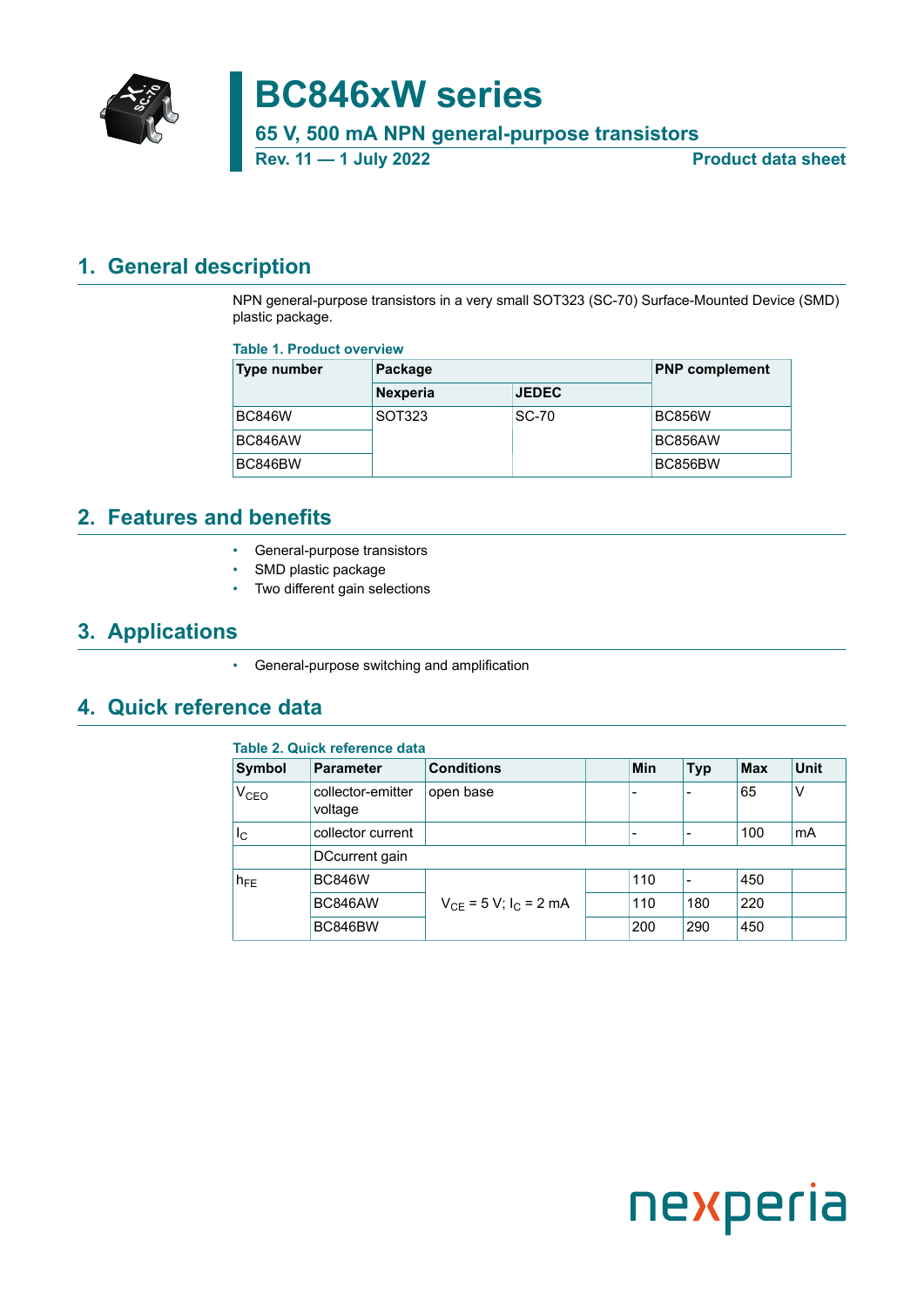### <span id="page-1-1"></span><span id="page-1-0"></span>**5. Pinning information**

| <b>Table 3. Pinning</b> |        |                    |                    |                       |
|-------------------------|--------|--------------------|--------------------|-----------------------|
| Pin                     | Symbol | <b>Description</b> | Simplified outline | <b>Graphic symbol</b> |
|                         | в      | base               | -3                 | С                     |
| 2                       |        | emitter            |                    |                       |
| 3                       | ັ      | collector          |                    | В                     |
|                         |        |                    |                    | F                     |
|                         |        |                    | റ                  | sym021                |
|                         |        |                    |                    |                       |

### <span id="page-1-2"></span>**6. Ordering information**

#### **Table 4. Ordering information Type number Package Name Description Version** [BC846W](https://www.nexperia.com/product/BC846W) SC-70 Plastic surface-mounted package; 3 leads [SOT323](https://www.nexperia.com/package/SOT323)

### <span id="page-1-3"></span>**7. Marking**

[BC846AW](https://www.nexperia.com/product/BC846AW) [BC846BW](https://www.nexperia.com/product/BC846BW)

#### **Table 5. Marking**

| Type number   | Marking code <sup>[1]</sup> |
|---------------|-----------------------------|
| <b>BC846W</b> | 1D%                         |
| BC846AW       | 1A%                         |
| BC846BW       | 1B%                         |

[1] % = placeholder for manufacturing site code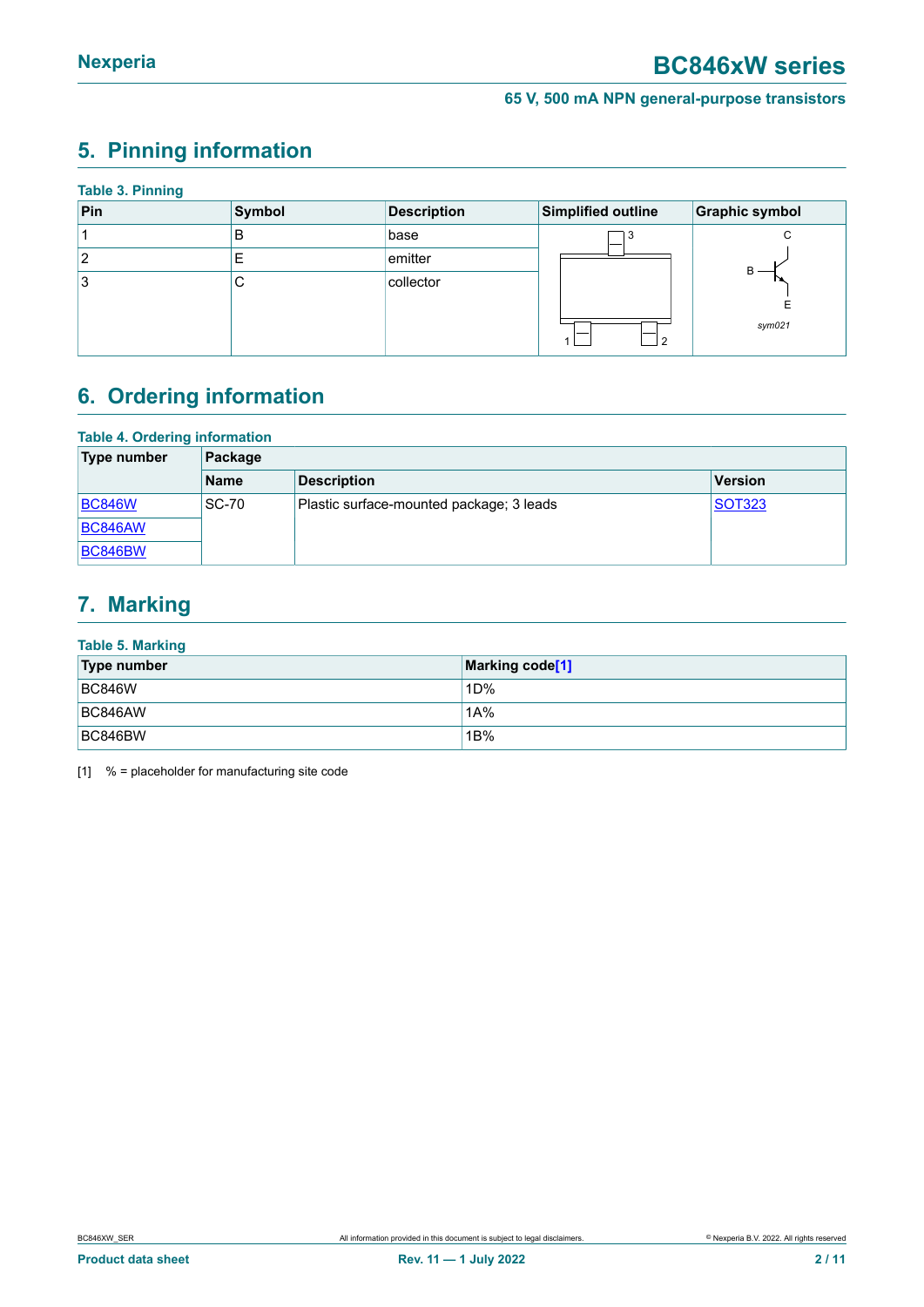### <span id="page-2-1"></span><span id="page-2-0"></span>**8. Limiting values**

#### **Table 6. Limiting values**

*In accordance with the Absolute Maximum Rating System (IEC 60134).*

| Symbol                      | Parameter                 | <b>Conditions</b>              | <b>Min</b>               | <b>Max</b> | <b>Unit</b> |
|-----------------------------|---------------------------|--------------------------------|--------------------------|------------|-------------|
| $V_{\text{CBO}}$            | collector-base voltage    | open emitter                   |                          | ⊦80        | V           |
| <b>V<sub>CEO</sub></b>      | collector-emitter voltage | open base                      |                          | 65         | ν           |
| $V_{EBO}$                   | emitter-base voltage      | open collector                 | $\overline{\phantom{0}}$ | 6          | V           |
| $ I_{\rm C} $               | collector current         |                                | $\overline{\phantom{0}}$ | 100        | mA          |
| $I_{CM}$                    | peak collector current    | single pulse; $t_{p} \le 1$ ms |                          | 200        | mA          |
| $I_{BM}$                    | peak base current         | single pulse; $t_p \leq 1$ ms  | -                        | 200        | mA          |
| $P_{\text{tot}}$            | total power dissipation   | $T_{amb}$ ≤ 25 °C<br>[1]       | -                        | 200        | mW          |
| $T_j$                       | junction temperature      |                                |                          | 150        | °C          |
| $\mathsf{T}_{\mathsf{amb}}$ | ambient temperature       |                                | -65                      | 150        | °C          |
| $T_{\text{stg}}$            | storage temperature       |                                | -65                      | 150        | °C          |

[1] Device mounted on an FR4 PCB, single-sided copper, tin-plated and standard footprint.

### <span id="page-2-2"></span>**9. Thermal characteristics**

| <b>Table 7. Thermal characteristics</b> |                                             |                   |            |                          |            |            |       |
|-----------------------------------------|---------------------------------------------|-------------------|------------|--------------------------|------------|------------|-------|
| Symbol                                  | Parameter                                   | <b>Conditions</b> |            | <b>Min</b>               | <b>Tvp</b> | <b>Max</b> | ∣Unit |
| $ R_{th(i-a)} $                         | thermal resistance from junction to ambient | l in free air     | [1]<br>[2] | $\overline{\phantom{a}}$ | -          | 625        | K/W   |

[1] Device mounted on an FR4 Printed-Circuit-Board (PCB); single-sided; 35 µm copper; tin-plated and standard footprint. Valid for all available selection groups.

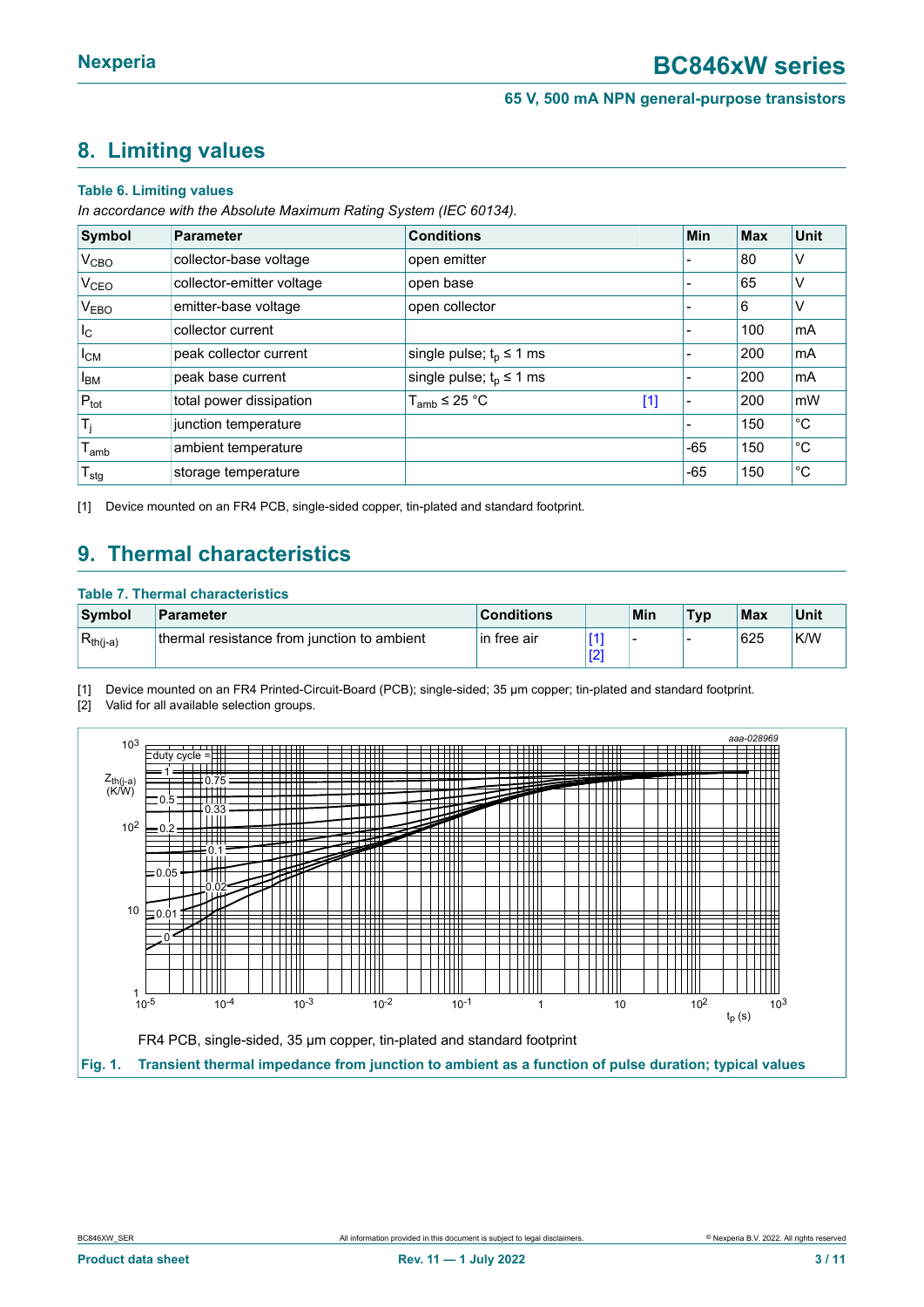### <span id="page-3-1"></span><span id="page-3-0"></span>**10. Characteristics**

|                    | <b>Table 8. Characteristics</b>        |                                                                                                          |       |                          |                          |                |             |
|--------------------|----------------------------------------|----------------------------------------------------------------------------------------------------------|-------|--------------------------|--------------------------|----------------|-------------|
| <b>Symbol</b>      | <b>Parameter</b>                       | <b>Conditions</b>                                                                                        |       | Min                      | <b>Typ</b>               | <b>Max</b>     | <b>Unit</b> |
| $V_{(BR)CBO}$      | collector-base<br>breakdown voltage    | $I_C$ = 100 µA; $I_F$ = 0 A; T <sub>amb</sub> = 25 °C                                                    |       | 80                       |                          |                | V           |
| $V_{(BR)CEO}$      | collector-emitter<br>breakdown voltage | $I_C$ = 10 mA; $I_F$ = 0 A; $T_{amb}$ = 25 °C                                                            |       | 65                       |                          |                | $\vee$      |
| $V_{(BR)EBO}$      | emitter-base<br>breakdown voltage      | $I_E$ = 100 µA; $I_C$ = 0 A; T <sub>amb</sub> = 25 °C                                                    |       | 6                        | $\overline{\phantom{0}}$ |                | V           |
| $I_{CBO}$          | collector-base                         | $V_{CB}$ = 30 V; I <sub>F</sub> = 0 A; T <sub>amb</sub> = 25 °C                                          |       | $\overline{a}$           | $\overline{a}$           | 15             | nA          |
|                    | cut-off current                        | $V_{CB}$ = 30 V; $I_E$ = 0 A; T <sub>i</sub> = 150 °C                                                    |       | $\overline{a}$           | $\blacksquare$           | 5              | μA          |
| $I_{EBO}$          | emitter-base<br>cut-off current        | $V_{FB} = 5 V$ ; $I_C = 0 A$ ; $T_{amb} = 25 °C$                                                         |       |                          |                          | 100            | nA          |
| $h_{FE}$           | DC current gain                        |                                                                                                          |       |                          |                          |                |             |
|                    | BC846AW                                | $V_{CF}$ = 5 V; I <sub>C</sub> = 10 µA; T <sub>amb</sub> = 25 °C                                         |       |                          | 180                      | $\overline{a}$ |             |
|                    | BC846BW                                |                                                                                                          |       | $\overline{a}$           | 290                      | $\overline{a}$ |             |
|                    | <b>BC846W</b>                          | $V_{CF}$ = 5 V; I <sub>C</sub> = 2 mA; T <sub>amb</sub> = 25 °C                                          |       | 110                      | L.                       | 450            |             |
|                    | BC846AW                                |                                                                                                          |       | 110                      | 180                      | 220            |             |
|                    | BC846BW                                |                                                                                                          |       | 200                      | 290                      | 450            |             |
| V <sub>CEsat</sub> | collector-emitter                      | $I_C$ =10 mA; $I_B$ = 0.5 mA; $T_{amb}$ = 25 °C                                                          |       | $\overline{\phantom{0}}$ | 90                       | 200            | mV          |
|                    | saturation voltage                     | $I_C$ =100 mA; $I_B$ = 5 mA; $T_{amb}$ = 25 °C                                                           | [1]   | $\overline{a}$           | 200                      | 400            | mV          |
| $V_{\text{BEsat}}$ | base-emitter saturation                | $I_C$ =10 mA; $I_B$ = 0.5 mA; T <sub>amb</sub> = 25 °C                                                   | [2]   | $\overline{\phantom{a}}$ | 760                      | $\overline{a}$ | mV          |
|                    | voltage                                | $I_C$ =100 mA; $I_B$ = 5 mA; T <sub>amb</sub> = 25 °C                                                    |       |                          | 900                      | $\overline{a}$ | mV          |
| $V_{BE}$           | base-emitter voltage                   | $I_C = 2$ mA; $V_{CE} = 5$ V; T <sub>amb</sub> = 25 °C                                                   | [3]   | 580                      | 660                      | 700            | mV          |
|                    |                                        | $I_C$ = 10 mA; $V_{CE}$ = 5 V; T <sub>amb</sub> = 25 °C                                                  | $[4]$ | $\overline{a}$           | L.                       | 770            | mV          |
| $f_T$              | transition frequency                   | $V_{CE}$ = 5 V; $I_C$ = 10 mA; f = 100 MHz;<br>$T_{amb}$ = 25 °C                                         |       | 100                      |                          |                | <b>MHz</b>  |
| $\mathrm{C_{c}}$   | collector capacitance                  | $V_{CB}$ = 10 V; $I_E$ = $I_e$ = 0 A; f = 1 MHz;<br>$T_{amb}$ = 25 °C                                    |       | $\overline{\phantom{0}}$ | $\overline{c}$           | 3              | pF          |
| $C_{e}$            | emitter capacitance                    | $V_{FB} = 0.5 V$ ; $I_C = I_c = 0 A$ ; f = 1 MHz;<br>$T_{amb}$ = 25 °C                                   |       | $\overline{a}$           | 11                       | $\overline{a}$ | pF          |
| <b>NF</b>          | noise figure                           | $I_C$ = 200 A; V <sub>CE</sub> = 5 V; R <sub>S</sub> = 2 kΩ; f = 1 kHz; B =<br>200 Hz; $T_{amb}$ = 25 °C |       |                          | $\overline{c}$           | 10             | dB          |

[1] pulsed;  $t_p$  ≤ 300 μs; δ ≤ 0.02

[2] VBEsat decreases by approximately 1.7 mV/K with increasing temperature.

[3]  $\quad$  V $_{\sf BE}$  decreases by about 2 mV/K with increasing temperature.

[4]  $\rm ~V_{BE}$  decreases by about 2 mV/K with increasing temperature.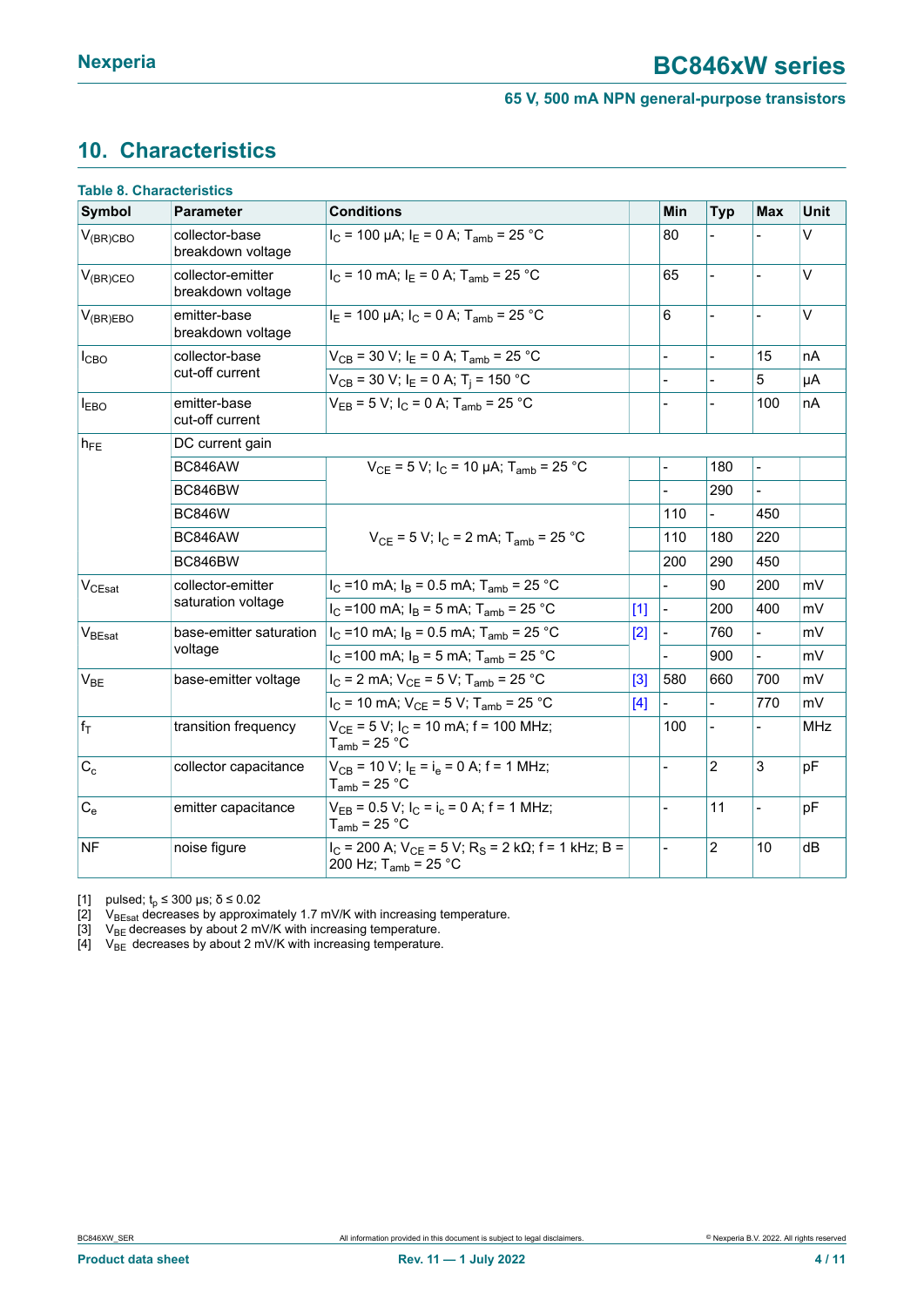### **Nexperia BC846xW series**

#### **65 V, 500 mA NPN general-purpose transistors**

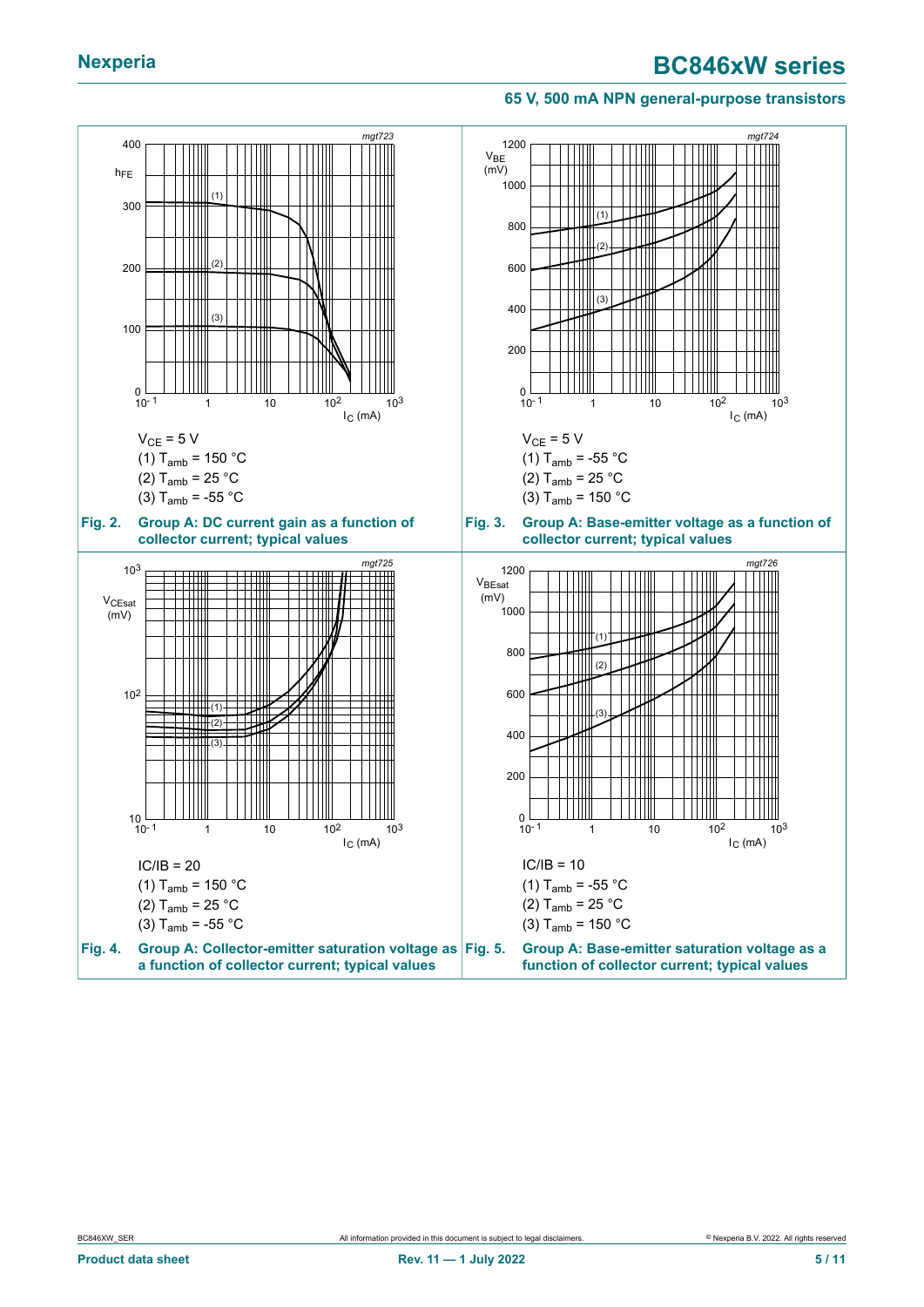### **Nexperia BC846xW series**

#### **65 V, 500 mA NPN general-purpose transistors**

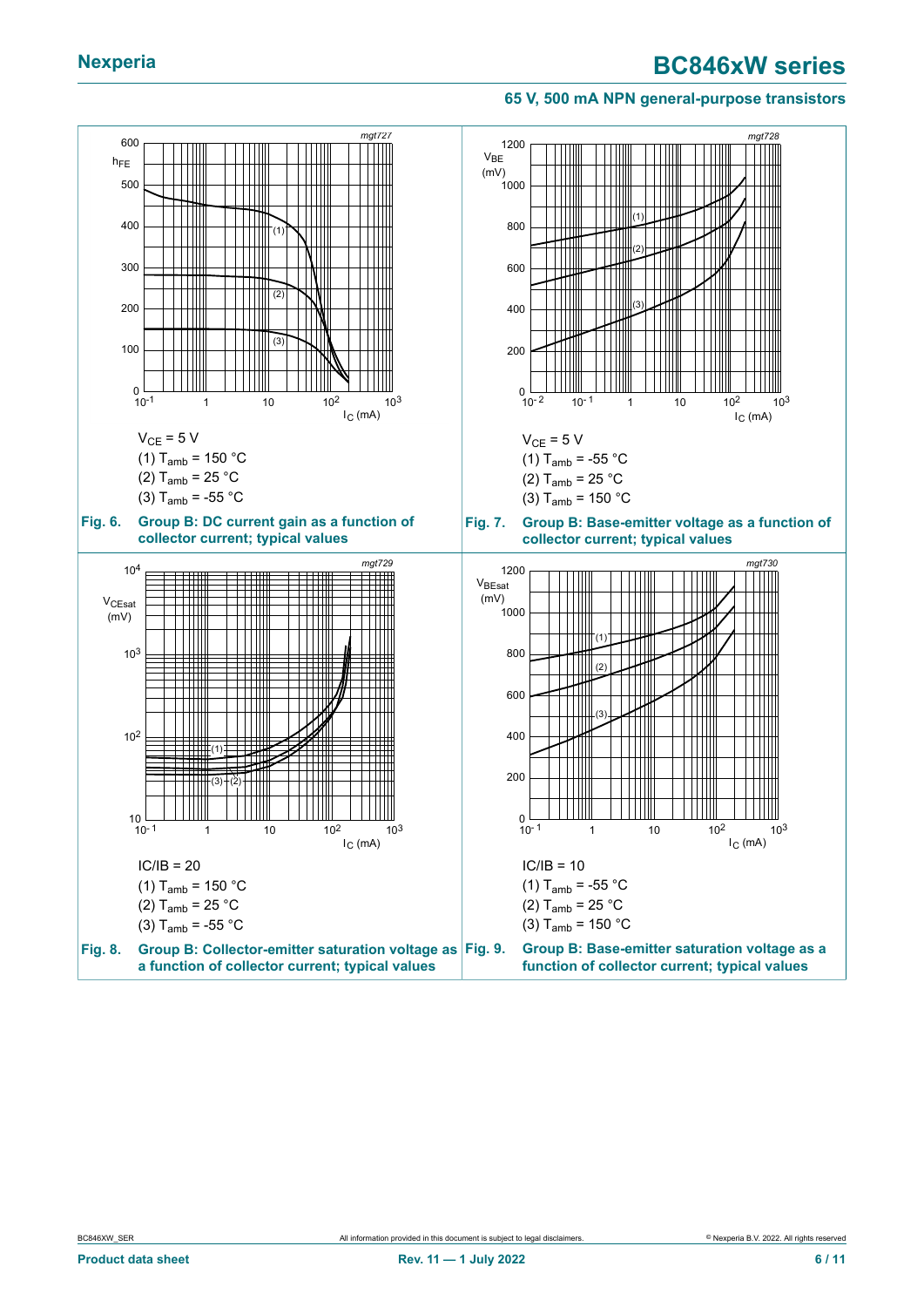### <span id="page-6-0"></span>**11. Package outline**

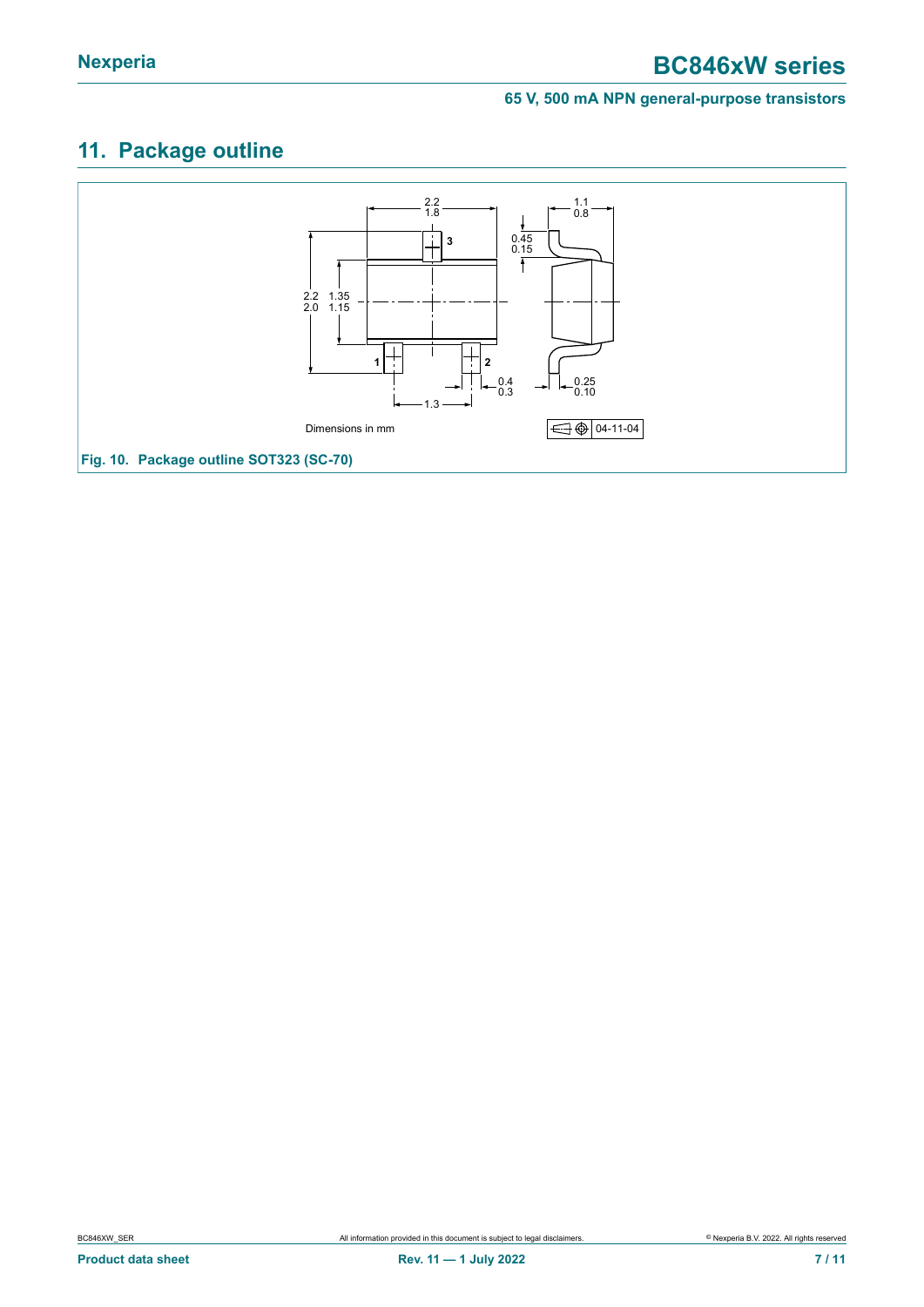### <span id="page-7-0"></span>**12. Soldering**



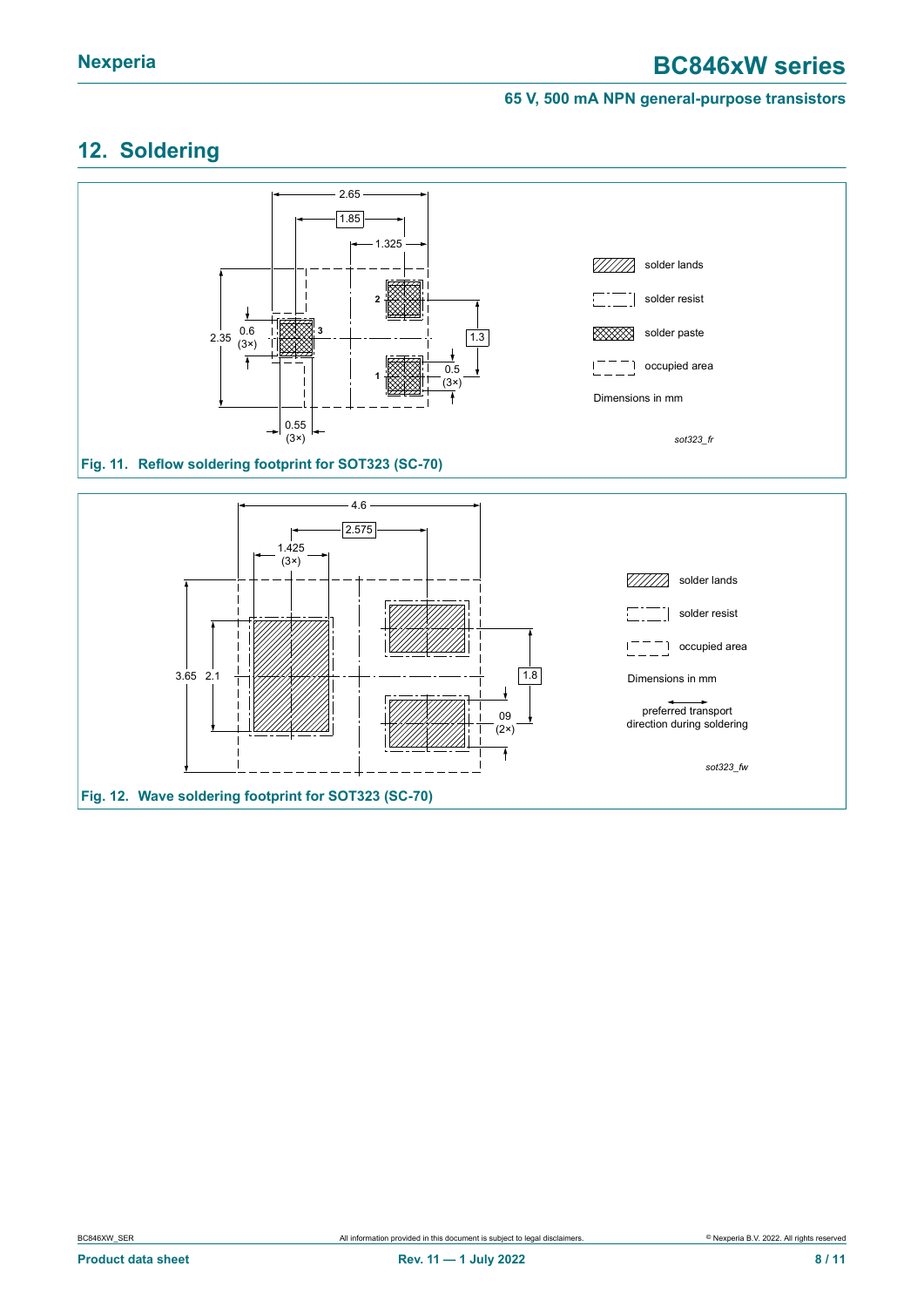### <span id="page-8-0"></span>**13. Revision history**

| <b>Table 9. Revision history</b> |              |                                         |                      |                                                                                      |
|----------------------------------|--------------|-----------------------------------------|----------------------|--------------------------------------------------------------------------------------|
| Data sheet ID                    | Release date | Data sheet status                       | <b>Change notice</b> | <b>Supersedes</b>                                                                    |
| BC846XW SER v.11                 | 20220701     | Product data sheet                      |                      | BC846 SER v.10                                                                       |
| Modifications:                   |              | automotive (-Q) product alternative(s). |                      | Product(s) changed to non-automotive qualification. Please refer to nexperia.com for |
| BC846 SER v.10                   | 20220127     | Product data sheet                      |                      | BC846 SER v.9                                                                        |
| <b>BC846 SER v.9</b>             | 20120925     | Product data sheet                      |                      | BC846 SER v.8                                                                        |
| <b>BC846 SER v.8</b>             | 20120424     | Product data sheet                      |                      | BC846 BC546 SER v.7                                                                  |
| BC846 BC546 SER v.7              | 20091117     | Product data sheet                      |                      | BC846 BC546 SER v.6                                                                  |
| BC846 BC546 SER v.6              | 20060207     | Product data sheet                      |                      |                                                                                      |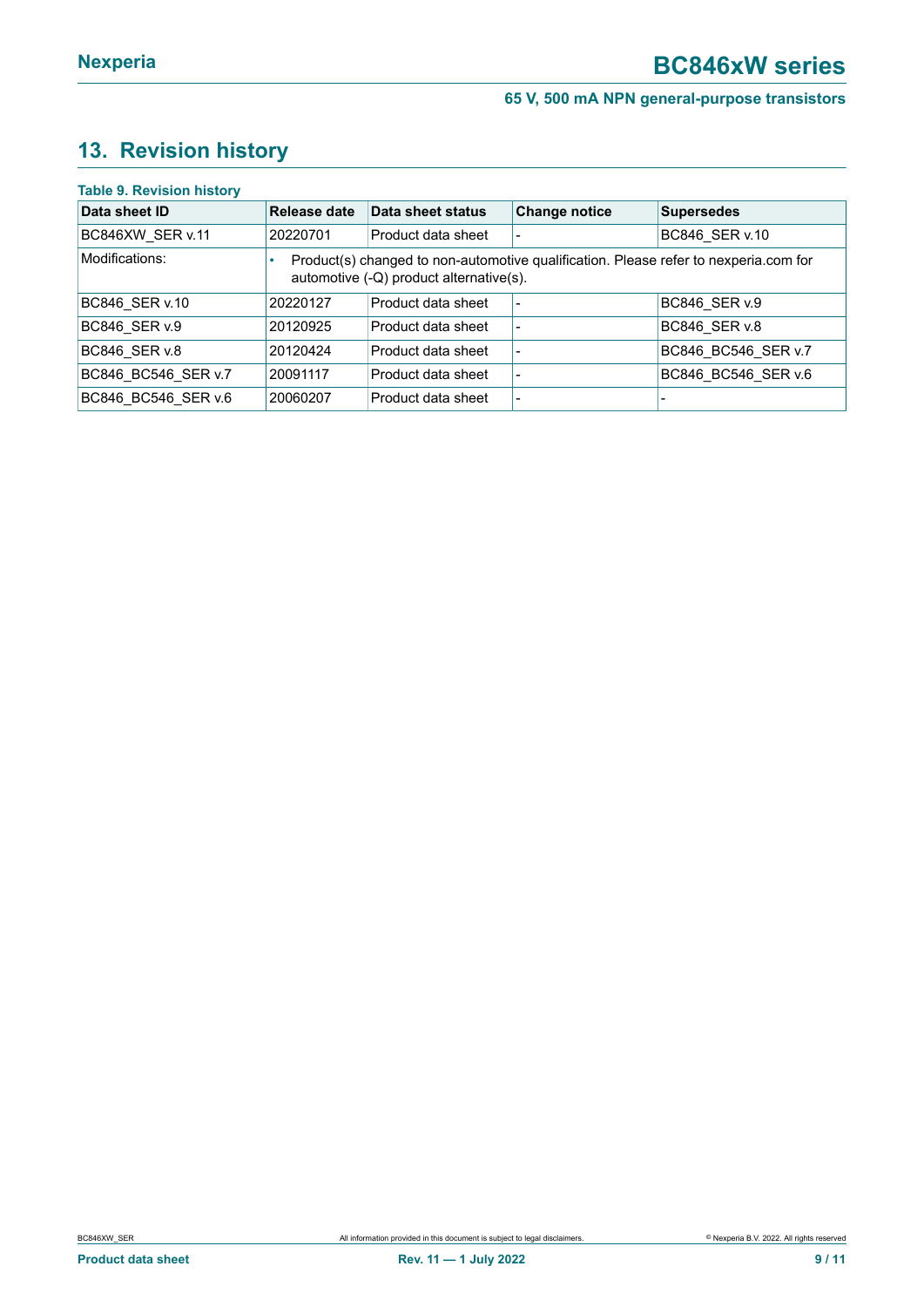### <span id="page-9-0"></span>**14. Legal information**

#### **Data sheet status**

| Document status<br>$[1]$ [2]      | <b>Product</b><br>status [3] | <b>Definition</b>                                                                           |
|-----------------------------------|------------------------------|---------------------------------------------------------------------------------------------|
| Objective [short]<br>data sheet   | Development                  | This document contains data from<br>the objective specification for<br>product development. |
| Preliminary [short]<br>data sheet | Qualification                | This document contains data from<br>the preliminary specification.                          |
| Product [short]<br>data sheet     | Production                   | This document contains the product<br>specification.                                        |

[1] Please consult the most recently issued document before initiating or completing a design.

- The term 'short data sheet' is explained in section "Definitions".
- [3] The product status of device(s) described in this document may have changed since this document was published and may differ in case of multiple devices. The latest product status information is available on the internet at [https://www.nexperia.com.](https://www.nexperia.com)

#### **Definitions**

**Draft** — The document is a draft version only. The content is still under internal review and subject to formal approval, which may result in modifications or additions. Nexperia does not give any representations or warranties as to the accuracy or completeness of information included herein and shall have no liability for the consequences of use of such information.

**Short data sheet** — A short data sheet is an extract from a full data sheet with the same product type number(s) and title. A short data sheet is intended for quick reference only and should not be relied upon to contain detailed and full information. For detailed and full information see the relevant full data sheet, which is available on request via the local Nexperia sales office. In case of any inconsistency or conflict with the short data sheet, the full data sheet shall prevail.

**Product specification** — The information and data provided in a Product data sheet shall define the specification of the product as agreed between Nexperia and its customer, unless Nexperia and customer have explicitly agreed otherwise in writing. In no event however, shall an agreement be valid in which the Nexperia product is deemed to offer functions and qualities beyond those described in the Product data sheet.

#### **Disclaimers**

**Limited warranty and liability** — Information in this document is believed to be accurate and reliable. However, Nexperia does not give any representations or warranties, expressed or implied, as to the accuracy or completeness of such information and shall have no liability for the consequences of use of such information. Nexperia takes no responsibility for the content in this document if provided by an information source outside of Nexperia.

In no event shall Nexperia be liable for any indirect, incidental, punitive, special or consequential damages (including - without limitation - lost profits, lost savings, business interruption, costs related to the removal or replacement of any products or rework charges) whether or not such damages are based on tort (including negligence), warranty, breach of contract or any other legal theory.

Notwithstanding any damages that customer might incur for any reason whatsoever, Nexperia's aggregate and cumulative liability towards customer for the products described herein shall be limited in accordance with the Terms and conditions of commercial sale of Nexperia.

**Right to make changes** — Nexperia reserves the right to make changes to information published in this document, including without limitation specifications and product descriptions, at any time and without notice. This document supersedes and replaces all information supplied prior to the publication hereof.

**Suitability for use** — Nexperia products are not designed, authorized or warranted to be suitable for use in life support, life-critical or safety-critical systems or equipment, nor in applications where failure or malfunction of an Nexperia product can reasonably be expected to result in personal

#### **65 V, 500 mA NPN general-purpose transistors**

injury, death or severe property or environmental damage. Nexperia and its suppliers accept no liability for inclusion and/or use of Nexperia products in such equipment or applications and therefore such inclusion and/or use is at the customer's own risk.

**Quick reference data** — The Quick reference data is an extract of the product data given in the Limiting values and Characteristics sections of this document, and as such is not complete, exhaustive or legally binding.

**Applications** — Applications that are described herein for any of these products are for illustrative purposes only. Nexperia makes no representation or warranty that such applications will be suitable for the specified use without further testing or modification.

Customers are responsible for the design and operation of their applications and products using Nexperia products, and Nexperia accepts no liability for any assistance with applications or customer product design. It is customer's sole responsibility to determine whether the Nexperia product is suitable and fit for the customer's applications and products planned, as well as for the planned application and use of customer's third party customer(s). Customers should provide appropriate design and operating safeguards to minimize the risks associated with their applications and products.

Nexperia does not accept any liability related to any default, damage, costs or problem which is based on any weakness or default in the customer's applications or products, or the application or use by customer's third party customer(s). Customer is responsible for doing all necessary testing for the customer's applications and products using Nexperia products in order to avoid a default of the applications and the products or of the application or use by customer's third party customer(s). Nexperia does not accept any liability in this respect.

**Limiting values** — Stress above one or more limiting values (as defined in the Absolute Maximum Ratings System of IEC 60134) will cause permanent damage to the device. Limiting values are stress ratings only and (proper) operation of the device at these or any other conditions above those given in the Recommended operating conditions section (if present) or the Characteristics sections of this document is not warranted. Constant or repeated exposure to limiting values will permanently and irreversibly affect the quality and reliability of the device.

**Terms and conditions of commercial sale** — Nexperia products are sold subject to the general terms and conditions of commercial sale, as published at [http://www.nexperia.com/profile/terms,](http://www.nexperia.com/profile/terms) unless otherwise agreed in a valid written individual agreement. In case an individual agreement is concluded only the terms and conditions of the respective agreement shall apply. Nexperia hereby expressly objects to applying the customer's general terms and conditions with regard to the purchase of Nexperia products by customer.

**No offer to sell or license** — Nothing in this document may be interpreted or construed as an offer to sell products that is open for acceptance or the grant, conveyance or implication of any license under any copyrights, patents or other industrial or intellectual property rights.

**Export control** — This document as well as the item(s) described herein may be subject to export control regulations. Export might require a prior authorization from competent authorities.

**Non-automotive qualified products** — Unless this data sheet expressly states that this specific Nexperia product is automotive qualified, the product is not suitable for automotive use. It is neither qualified nor tested in accordance with automotive testing or application requirements. Nexperia accepts no liability for inclusion and/or use of non-automotive qualified products in automotive equipment or applications.

In the event that customer uses the product for design-in and use in automotive applications to automotive specifications and standards, customer (a) shall use the product without Nexperia's warranty of the product for such automotive applications, use and specifications, and (b) whenever customer uses the product for automotive applications beyond Nexperia's specifications such use shall be solely at customer's own risk, and (c) customer fully indemnifies Nexperia for any liability, damages or failed product claims resulting from customer design and use of the product for automotive applications beyond Nexperia's standard warranty and Nexperia's product specifications.

**Translations** — A non-English (translated) version of a document is for reference only. The English version shall prevail in case of any discrepancy between the translated and English versions.

#### **Trademarks**

Notice: All referenced brands, product names, service names and trademarks are the property of their respective owners.